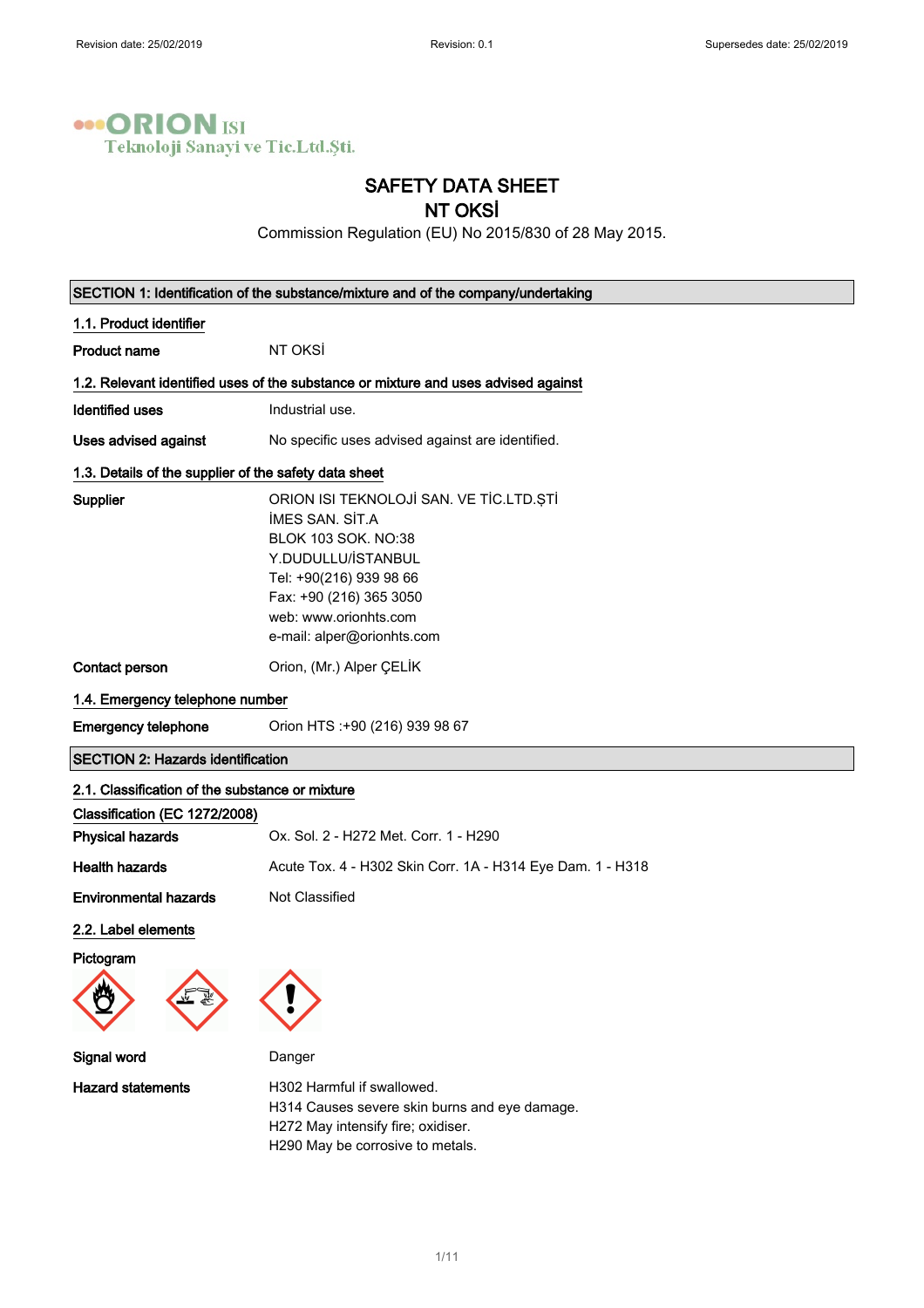| <b>Precautionary statements</b> | P210 Keep away from heat, hot surfaces, sparks, open flames and other ignition sources. No<br>smoking.                                             |
|---------------------------------|----------------------------------------------------------------------------------------------------------------------------------------------------|
|                                 | P220 Keep away from combustible materials.                                                                                                         |
|                                 | P234 Keep only in original packaging.                                                                                                              |
|                                 | P <sub>260</sub> Do not breathe dust.                                                                                                              |
|                                 | P280 Wear protective gloves/ protective clothing/ eye protection/ face protection.                                                                 |
|                                 | P301+P330+P331 IF SWALLOWED: Rinse mouth. Do NOT induce vomiting.                                                                                  |
|                                 | P303+P361+P353 IF ON SKIN (or hair): Take off immediately all contaminated clothing.                                                               |
|                                 | Rinse skin with water or shower.                                                                                                                   |
|                                 | P305+P351+P338 IF IN EYES: Rinse cautiously with water for several minutes. Remove<br>contact lenses, if present and easy to do. Continue rinsing. |
|                                 | P501 Dispose of contents/ container in accordance with national regulations.                                                                       |
| Contains                        | Potassium hydroxide, Sodyum hidroksit                                                                                                              |

### 2.3. Other hazards

This product does not contain any substances classified as PBT or vPvB.

### SECTION 3: Composition/information on ingredients

#### 3.2. Mixtures

| Potassium hydroxide                                                                | >25%                 |
|------------------------------------------------------------------------------------|----------------------|
| CAS number: 1310-58-3                                                              |                      |
| Classification<br>Acute Tox. 4 - H302<br>Skin Corr. 1A - H314<br>Eye Dam. 1 - H318 |                      |
| Sodyum hidroksit                                                                   | > 5%                 |
| CAS number: 1310-73-2                                                              | EC number: 215-185-5 |
| <b>Classification</b><br>Met. Corr. 1 - H290                                       |                      |
| Skin Corr. 1A - H314<br>Eye Dam. 1 - H318                                          |                      |

The full text for all hazard statements is displayed in Section 16.

Composition comments Alkali Mix of cyanide and alkali carbonate.

### SECTION 4: First aid measures

### 4.1. Description of first aid measures

| General information | Get medical attention if any discomfort continues. Show this Safety Data Sheet to the medical<br>personnel.                                                                         |
|---------------------|-------------------------------------------------------------------------------------------------------------------------------------------------------------------------------------|
| <b>Inhalation</b>   | Move affected person to fresh air and keep warm and at rest in a position comfortable for<br>breathing. Maintain an open airway. Loosen tight clothing such as collar, tie or belt. |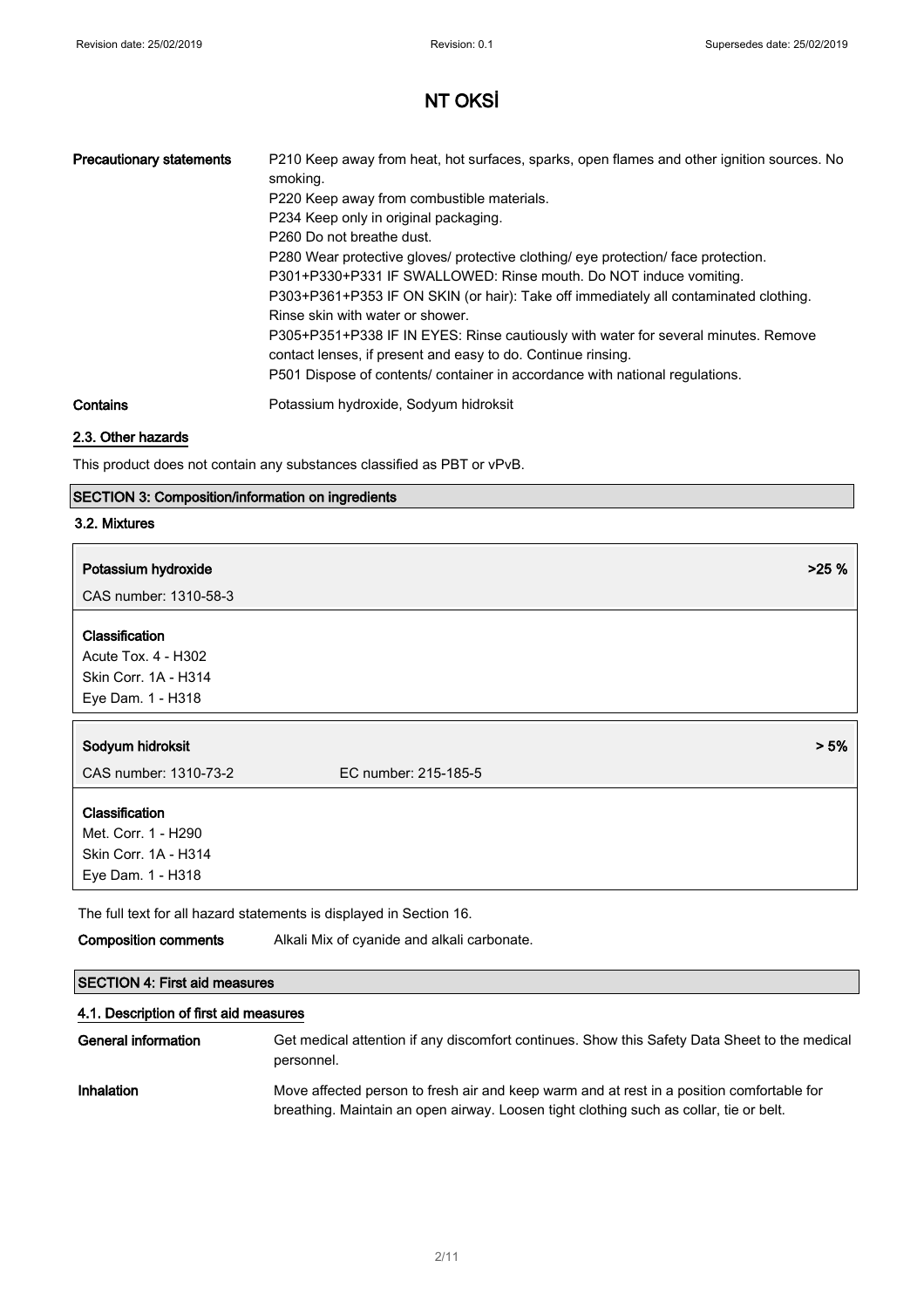| Ingestion                                                                       | Rinse mouth thoroughly with water. Remove any dentures. Loosen tight clothing such as<br>collar, tie or belt. Stop if the affected person feels sick as vomiting may be dangerous. Do not<br>induce vomiting unless under the direction of medical personnel. If vomiting occurs, the head<br>should be kept low so that vomit does not enter the lungs. Never give anything by mouth to an<br>unconscious person. Maintain an open airway. |  |
|---------------------------------------------------------------------------------|---------------------------------------------------------------------------------------------------------------------------------------------------------------------------------------------------------------------------------------------------------------------------------------------------------------------------------------------------------------------------------------------------------------------------------------------|--|
| <b>Skin contact</b>                                                             | Remove affected person from source of contamination. Rinse immediately with plenty of<br>water.                                                                                                                                                                                                                                                                                                                                             |  |
| Eye contact                                                                     | Rinse immediately with plenty of water. Remove any contact lenses and open eyelids wide<br>apart. Continue to rinse for at least 10 minutes.                                                                                                                                                                                                                                                                                                |  |
| <b>Protection of first aiders</b>                                               | First aid personnel should wear appropriate protective equipment during any rescue.<br>Development of symptoms may be delayed for 24 to 48 hours.                                                                                                                                                                                                                                                                                           |  |
|                                                                                 | 4.2. Most important symptoms and effects, both acute and delayed                                                                                                                                                                                                                                                                                                                                                                            |  |
| <b>General information</b>                                                      | See Section 11 for additional information on health hazards. The severity of the symptoms<br>described will vary dependent on the concentration and the length of exposure.                                                                                                                                                                                                                                                                 |  |
| Inhalation                                                                      | May cause coughing and difficulties in breathing. May cause damage to mucous membranes<br>in nose, throat, lungs and bronchial system.                                                                                                                                                                                                                                                                                                      |  |
| Ingestion                                                                       | May cause discomfort if swallowed. May cause stomach pain or vomiting.                                                                                                                                                                                                                                                                                                                                                                      |  |
| <b>Skin contact</b>                                                             | Redness. Causes severe burns.                                                                                                                                                                                                                                                                                                                                                                                                               |  |
| Eye contact                                                                     | No specific symptoms known. May be slightly irritating to eyes.                                                                                                                                                                                                                                                                                                                                                                             |  |
| 4.3. Indication of any immediate medical attention and special treatment needed |                                                                                                                                                                                                                                                                                                                                                                                                                                             |  |
| Notes for the doctor                                                            | Treat symptomatically.                                                                                                                                                                                                                                                                                                                                                                                                                      |  |
| <b>Specific treatments</b>                                                      | No special treatment required.                                                                                                                                                                                                                                                                                                                                                                                                              |  |
| <b>SECTION 5: Firefighting measures</b>                                         |                                                                                                                                                                                                                                                                                                                                                                                                                                             |  |
| 5.1. Extinguishing media                                                        |                                                                                                                                                                                                                                                                                                                                                                                                                                             |  |
| Suitable extinguishing media                                                    | The product is not flammable. Extinguish with foam, carbon dioxide, dry powder or water fog.<br>Use fire-extinguishing media suitable for the surrounding fire.                                                                                                                                                                                                                                                                             |  |
| Unsuitable extinguishing<br>media                                               | Do not use water jet as an extinguisher, as this will spread the fire.                                                                                                                                                                                                                                                                                                                                                                      |  |
| 5.2. Special hazards arising from the substance or mixture                      |                                                                                                                                                                                                                                                                                                                                                                                                                                             |  |
| Specific hazards                                                                | May cause or intensify fire; oxidiser.                                                                                                                                                                                                                                                                                                                                                                                                      |  |
| <b>Hazardous combustion</b><br>products                                         | Thermal decomposition or combustion products may include the following substances:<br>Harmful gases or vapours. Cyanides.                                                                                                                                                                                                                                                                                                                   |  |
| 5.3. Advice for firefighters                                                    |                                                                                                                                                                                                                                                                                                                                                                                                                                             |  |
| Protective actions during<br>firefighting                                       | Avoid breathing fire gases or vapours. Evacuate area. Cool containers exposed to heat with<br>water spray and remove them from the fire area if it can be done without risk. Cool containers<br>exposed to flames with water until well after the fire is out.                                                                                                                                                                              |  |
| Special protective equipment<br>for firefighters                                | Wear positive-pressure self-contained breathing apparatus (SCBA) and appropriate protective<br>clothing. Firefighter's clothing conforming to European standard EN469 (including helmets,<br>protective boots and gloves) will provide a basic level of protection for chemical incidents.                                                                                                                                                  |  |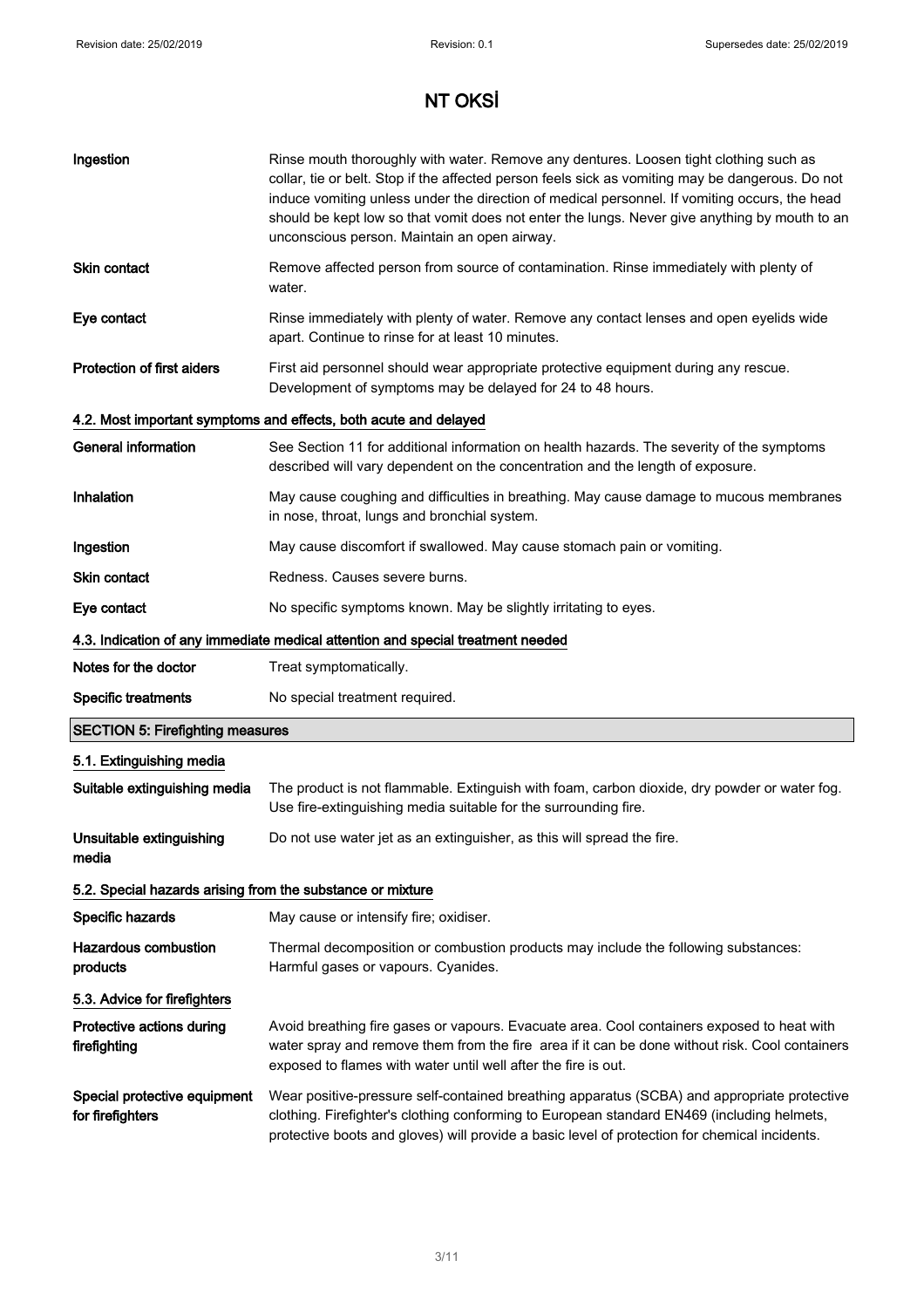#### SECTION 6: Accidental release measures

#### 6.1. Personal precautions, protective equipment and emergency procedures

| <b>Personal precautions</b> | No action shall be taken without appropriate training or involving any personal risk. Keep |  |
|-----------------------------|--------------------------------------------------------------------------------------------|--|
|                             | unnecessary and unprotected personnel away from the spillage. Wear protective clothing as  |  |
|                             | described in Section 8 of this safety data sheet. Follow precautions for safe handling     |  |
|                             | described in this safety data sheet. Wash thoroughly after dealing with a spillage.        |  |

#### 6.2. Environmental precautions

Environmental precautions Avoid discharge to the aquatic environment. Large Spillages: Inform the relevant authorities if environmental pollution occurs (sewers, waterways, soil or air).

#### 6.3. Methods and material for containment and cleaning up

Methods for cleaning up Wear protective clothing as described in Section 8 of this safety data sheet. Clear up spills immediately and dispose of waste safely. Reuse or recycle products wherever possible. Approach the spillage from upwind. Collect spillage with a shovel and broom, or similar and reuse, if possible. Collect and place in suitable waste disposal containers and seal securely. Flush contaminated area with plenty of water. Wash thoroughly after dealing with a spillage. Dispose of waste to licensed waste disposal site in accordance with the requirements of the local Waste Disposal Authority.

#### 6.4. Reference to other sections

Reference to other sections For personal protection, see Section 8. For waste disposal, see Section 13.

## SECTION 7: Handling and storage 7.1. Precautions for safe handling

| $\ldots$ , $\ldots$ , $\ldots$ , $\ldots$ , $\ldots$ , $\ldots$ , $\ldots$ , $\ldots$ , $\ldots$ , $\ldots$ , $\ldots$ |                                                                                                                                                                                                                                                                                                                                                                                                                                              |  |
|------------------------------------------------------------------------------------------------------------------------|----------------------------------------------------------------------------------------------------------------------------------------------------------------------------------------------------------------------------------------------------------------------------------------------------------------------------------------------------------------------------------------------------------------------------------------------|--|
| Usage precautions                                                                                                      | Provide adequate ventilation. Avoid inhalation of dust and vapours. Read and follow<br>manufacturer's recommendations. Avoid handling which leads to dust formation. Wear<br>protective clothing as described in Section 8 of this safety data sheet. Keep container tightly<br>sealed when not in use.                                                                                                                                      |  |
| Advice on general<br>occupational hygiene                                                                              | Wash promptly if skin becomes contaminated. Take off contaminated clothing. Wash<br>contaminated clothing before reuse. Do not eat, drink or smoke when using this product.<br>Wash at the end of each work shift and before eating, smoking and using the toilet. Change<br>work clothing daily before leaving workplace.                                                                                                                   |  |
| 7.2. Conditions for safe storage, including any incompatibilities                                                      |                                                                                                                                                                                                                                                                                                                                                                                                                                              |  |
| <b>Storage precautions</b>                                                                                             | Keep container tightly closed, in a cool, well ventilated place. Store in accordance with local<br>regulations. Protect from moisture. Keep away from heat, hot surfaces, sparks, open flames<br>and other ignition sources. No smoking. Keep away from food, drink and animal feeding<br>stuffs.<br>Store away from the following materials: Acids. Ammonium salt.<br>Unsuitable container materials: Aluminium, Tin, Zinc, Chromium, Lead. |  |
| 7.3. Specific end use(s)                                                                                               |                                                                                                                                                                                                                                                                                                                                                                                                                                              |  |
| Specific end use(s)                                                                                                    | The identified uses for this product are detailed in Section 1.2.                                                                                                                                                                                                                                                                                                                                                                            |  |
| <b>SECTION 8: Exposure controls/Personal protection</b>                                                                |                                                                                                                                                                                                                                                                                                                                                                                                                                              |  |
| 8.1. Control parameters<br>Occupational exposure limits<br>Sodyum hidroksit                                            |                                                                                                                                                                                                                                                                                                                                                                                                                                              |  |

Short-term exposure limit (15-minute): WEL 2 mg/m<sup>3</sup> WEL = Workplace Exposure Limit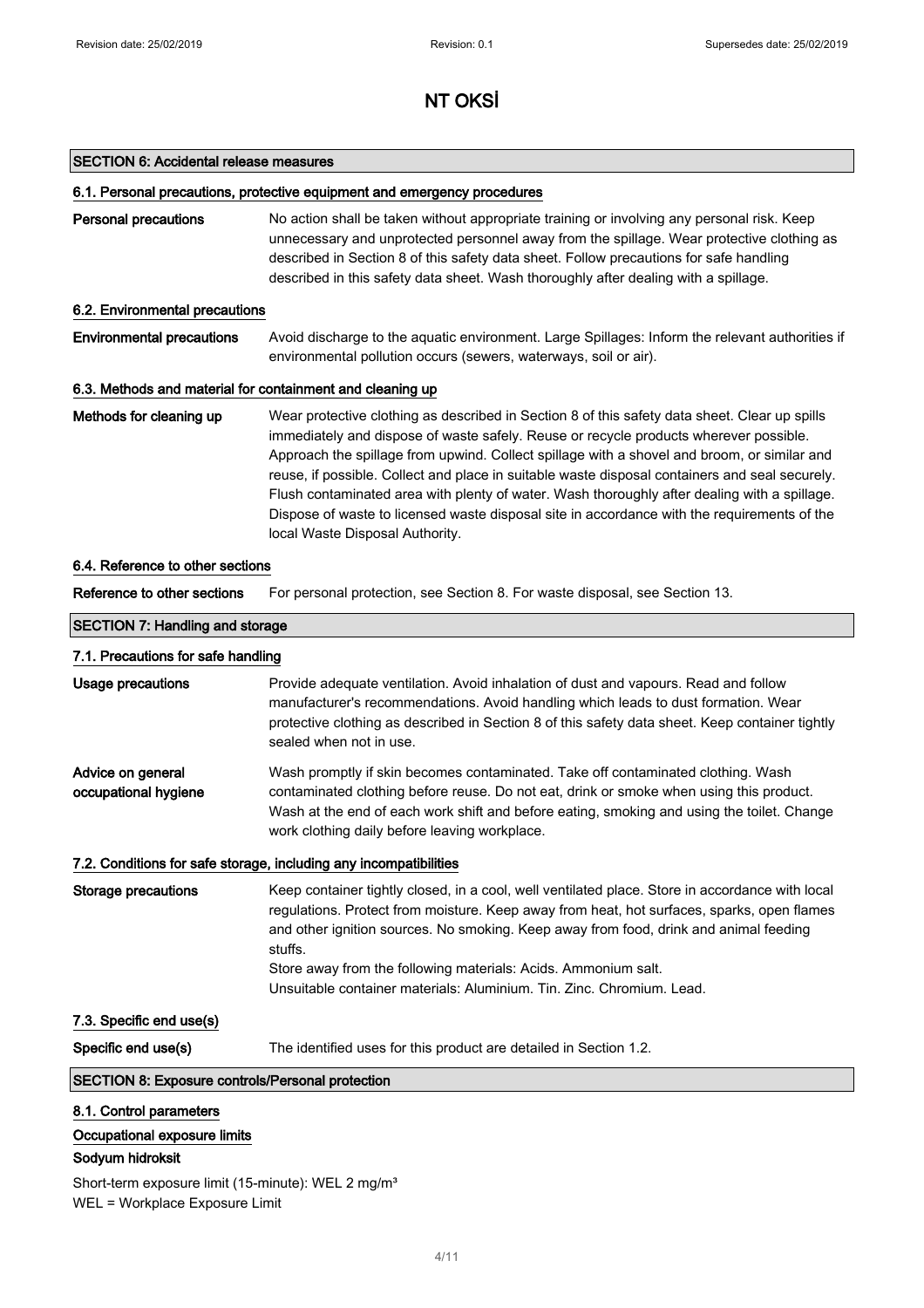Ingredient comments No exposure limits known for ingredient(s).

#### 8.2. Exposure controls

Protective equipment



Appropriate engineering

controls



Provide adequate ventilation. Good general ventilation should be adequate to control worker exposure to airborne contaminants.

Eye/face protection Eyewear complying with an approved standard should be worn if a risk assessment indicates eye contact is possible. Personal protective equipment for eye and face protection should comply with European Standard EN166. No specific eye protection required during normal use.

Hand protection **Chemical-resistant, impervious gloves complying with an approved standard should be worn if** a risk assessment indicates skin contact is possible. The most suitable glove should be chosen in consultation with the glove supplier/manufacturer, who can provide information about the breakthrough time of the glove material. To protect hands from chemicals, gloves should comply with European Standard EN374. Considering the data specified by the glove manufacturer, check during use that the gloves are retaining their protective properties and change them as soon as any deterioration is detected. Frequent changes are recommended. Wear protective gloves made of the following material: Nitrile rubber. Chloroprene rubber.

Other skin and body protection Appropriate footwear and additional protective clothing complying with an approved standard should be worn if a risk assessment indicates skin contamination is possible.

Hygiene measures Provide eyewash station and safety shower. Contaminated work clothing should not be allowed out of the workplace. Wash contaminated clothing before reuse. Clean equipment and the work area every day. Good personal hygiene procedures should be implemented. Wash at the end of each work shift and before eating, smoking and using the toilet. When using do not eat, drink or smoke.

Respiratory protection Respiratory protection complying with an approved standard should be worn if a risk assessment indicates inhalation of contaminants is possible. Provide adequate ventilation. Large Spillages: If ventilation is inadequate, suitable respiratory protection must be worn. Particulate filter, type P2. EN 143

Environmental exposure Not regarded as dangerous for the environment.

#### controls

SECTION 9: Physical and chemical properties

#### 9.1. Information on basic physical and chemical properties

| Appearance                      | Solid.                                |
|---------------------------------|---------------------------------------|
| Colour                          | White.                                |
| Odour                           | Slight. Irritating.                   |
| Odour threshold                 | No information available.             |
| рH                              | pH (diluted solution): 10 % 14 @20 °C |
| <b>Melting point</b>            | $200^{\circ}$ C                       |
| Initial boiling point and range | No information available.             |
| Flash point                     | No information available.             |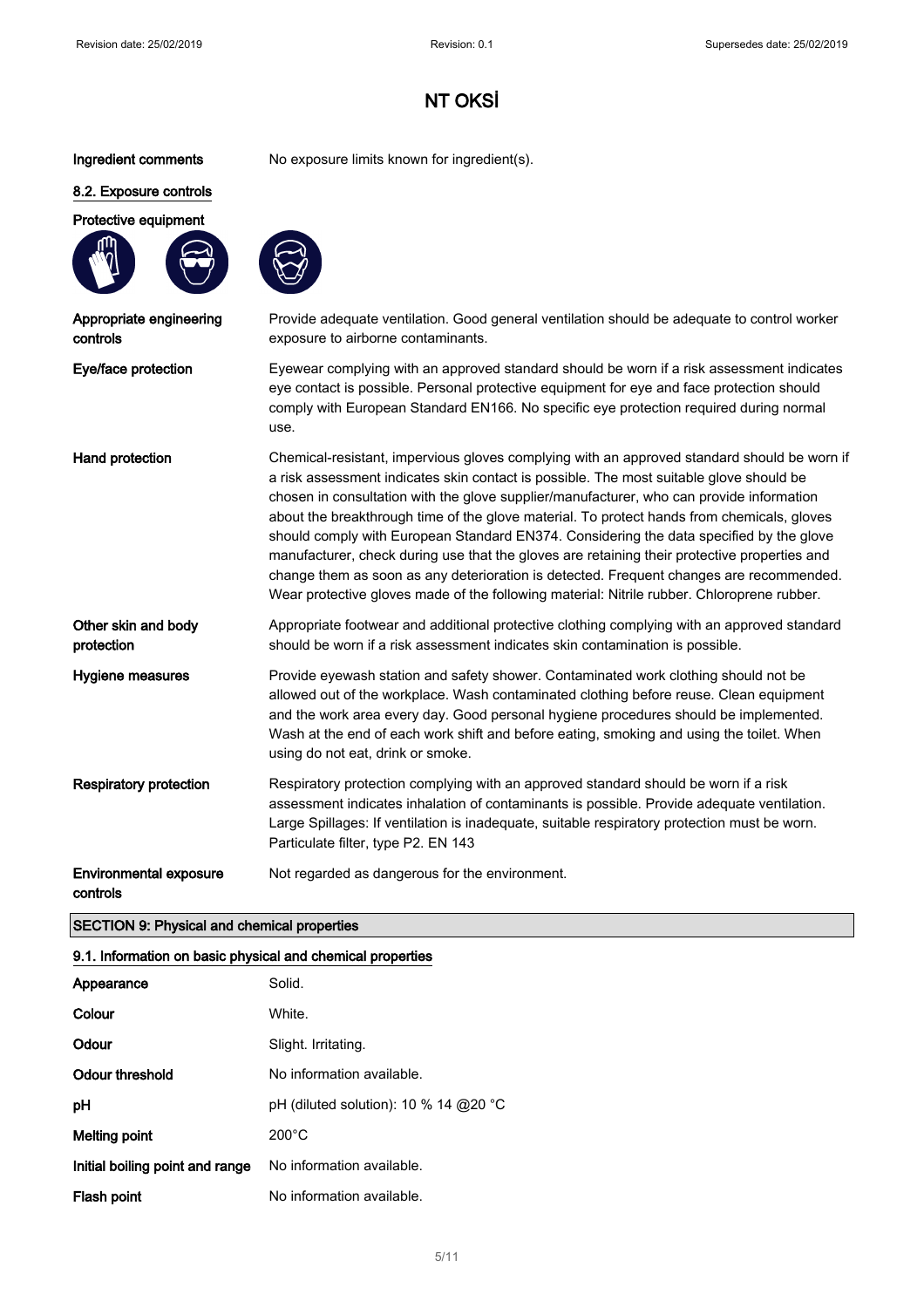| Flammability (solid, gas)                       | No information available.                                                                                                                                                                                 |  |
|-------------------------------------------------|-----------------------------------------------------------------------------------------------------------------------------------------------------------------------------------------------------------|--|
| Upper/lower flammability or<br>explosive limits | No information available.                                                                                                                                                                                 |  |
| Vapour pressure                                 | No information available.                                                                                                                                                                                 |  |
| <b>Relative density</b>                         | Not available.                                                                                                                                                                                            |  |
| <b>Density</b>                                  | 1,8 g/cm <sup>3</sup> (400 $^{\circ}$ C)                                                                                                                                                                  |  |
| Solubility(ies)                                 | 1000 g/l @ 20°C                                                                                                                                                                                           |  |
| Auto-ignition temperature                       | No information available.                                                                                                                                                                                 |  |
| <b>Decomposition Temperature</b>                | $>650^{\circ}$ C                                                                                                                                                                                          |  |
| <b>Viscosity</b>                                | Not available.                                                                                                                                                                                            |  |
| <b>Explosive properties</b>                     | No information available.                                                                                                                                                                                 |  |
| <b>Oxidising properties</b>                     | Oxidizing.                                                                                                                                                                                                |  |
| 9.2. Other information                          |                                                                                                                                                                                                           |  |
| Other information                               | No information required.                                                                                                                                                                                  |  |
| <b>SECTION 10: Stability and reactivity</b>     |                                                                                                                                                                                                           |  |
| 10.1. Reactivity                                |                                                                                                                                                                                                           |  |
| Reactivity                                      | See the other subsections of this section for further details.                                                                                                                                            |  |
| 10.2. Chemical stability                        |                                                                                                                                                                                                           |  |
| <b>Stability</b>                                | Stable at normal ambient temperatures and when used as recommended. Stable under the<br>prescribed storage conditions.                                                                                    |  |
| 10.3. Possibility of hazardous reactions        |                                                                                                                                                                                                           |  |
| Possibility of hazardous<br>reactions           | Cause nitrogen gas release when contact with acids. Hydrogen gases may occur when<br>contact with metals. Thermal decomposition occurs above 650 °C.                                                      |  |
| 10.4. Conditions to avoid                       |                                                                                                                                                                                                           |  |
| Conditions to avoid                             | Avoid heat, flames and other sources of ignition. Keep away from moisture.                                                                                                                                |  |
| 10.5. Incompatible materials                    |                                                                                                                                                                                                           |  |
| Materials to avoid                              | Strong acids. Slight. Metals. Ammonium salt. Amines. Cyanides.                                                                                                                                            |  |
| 10.6. Hazardous decomposition products          |                                                                                                                                                                                                           |  |
| Hazardous decomposition<br>products             | Does not decompose when used and stored as recommended. Thermal decomposition or<br>combustion products may include the following substances: Harmful gases or vapours.<br>Nitrous gases (NOx). Hydrogen. |  |
| <b>SECTION 11: Toxicological information</b>    |                                                                                                                                                                                                           |  |
| 11.1. Information on toxicological effects      |                                                                                                                                                                                                           |  |
| <b>Toxicological effects</b>                    | Not regarded as a health hazard under current legislation.                                                                                                                                                |  |
| Acute toxicity - oral                           |                                                                                                                                                                                                           |  |
| Notes (oral LD <sub>50</sub> )                  | Based on available data the classification criteria are not met.                                                                                                                                          |  |
| ATE oral (mg/kg)                                | 1,923.08                                                                                                                                                                                                  |  |
| Acute toxicity - dermal                         |                                                                                                                                                                                                           |  |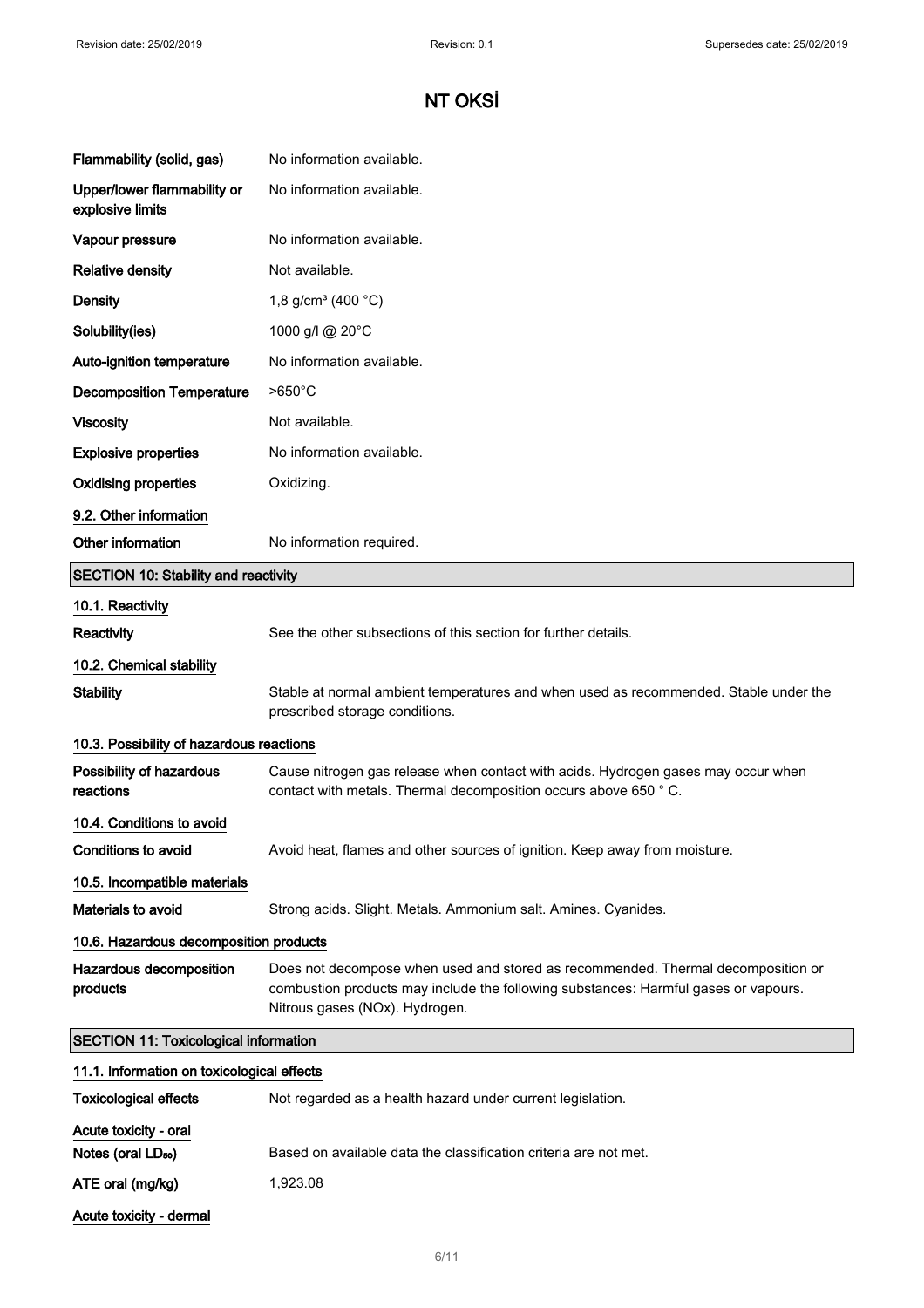| Notes (dermal LD <sub>50</sub> )                                     | Based on available data the classification criteria are not met.                                                                                 |
|----------------------------------------------------------------------|--------------------------------------------------------------------------------------------------------------------------------------------------|
| Acute toxicity - inhalation<br>Notes (inhalation LC <sub>50</sub> )  | Based on available data the classification criteria are not met.                                                                                 |
| Skin corrosion/irritation<br>Skin corrosion/irritation               | Causes severe burns.                                                                                                                             |
| Serious eye damage/irritation<br>Serious eye damage/irritation       | Causes serious eye damage.                                                                                                                       |
| <b>Respiratory sensitisation</b><br><b>Respiratory sensitisation</b> | Based on available data the classification criteria are not met.                                                                                 |
| <b>Skin sensitisation</b><br><b>Skin sensitisation</b>               | Based on available data the classification criteria are not met.                                                                                 |
| Germ cell mutagenicity<br>Genotoxicity - in vitro                    | Based on available data the classification criteria are not met.                                                                                 |
| Carcinogenicity<br>Carcinogenicity                                   | Based on available data the classification criteria are not met.                                                                                 |
| <b>IARC</b> carcinogenicity                                          | None of the ingredients are listed or exempt.                                                                                                    |
| Reproductive toxicity<br>Reproductive toxicity - fertility           | Based on available data the classification criteria are not met.                                                                                 |
| Reproductive toxicity -<br>development                               | Based on available data the classification criteria are not met.                                                                                 |
| Specific target organ toxicity - single exposure                     |                                                                                                                                                  |
| STOT - single exposure                                               | Based on available data the classification criteria are not met.                                                                                 |
| Specific target organ toxicity - repeated exposure                   |                                                                                                                                                  |
| STOT - repeated exposure                                             | Not classified as a specific target organ toxicant after repeated exposure.                                                                      |
| <b>Aspiration hazard</b><br>Aspiration hazard                        | Not relevant. Solid.                                                                                                                             |
| <b>General information</b>                                           | No specific health hazards known. The severity of the symptoms described will vary<br>dependent on the concentration and the length of exposure. |
| Inhalation                                                           | No specific symptoms known.                                                                                                                      |
| Ingestion                                                            | May cause discomfort if swallowed. May cause stomach pain or vomiting.                                                                           |
| Skin contact                                                         | Prolonged contact may cause dryness of the skin.                                                                                                 |
| Eye contact                                                          | No specific symptoms known. May be slightly irritating to eyes.                                                                                  |
| Route of exposure                                                    | Ingestion Inhalation Skin and/or eye contact                                                                                                     |
| <b>Target organs</b>                                                 | No specific target organs known.                                                                                                                 |
| Toxicological information on ingredients.                            |                                                                                                                                                  |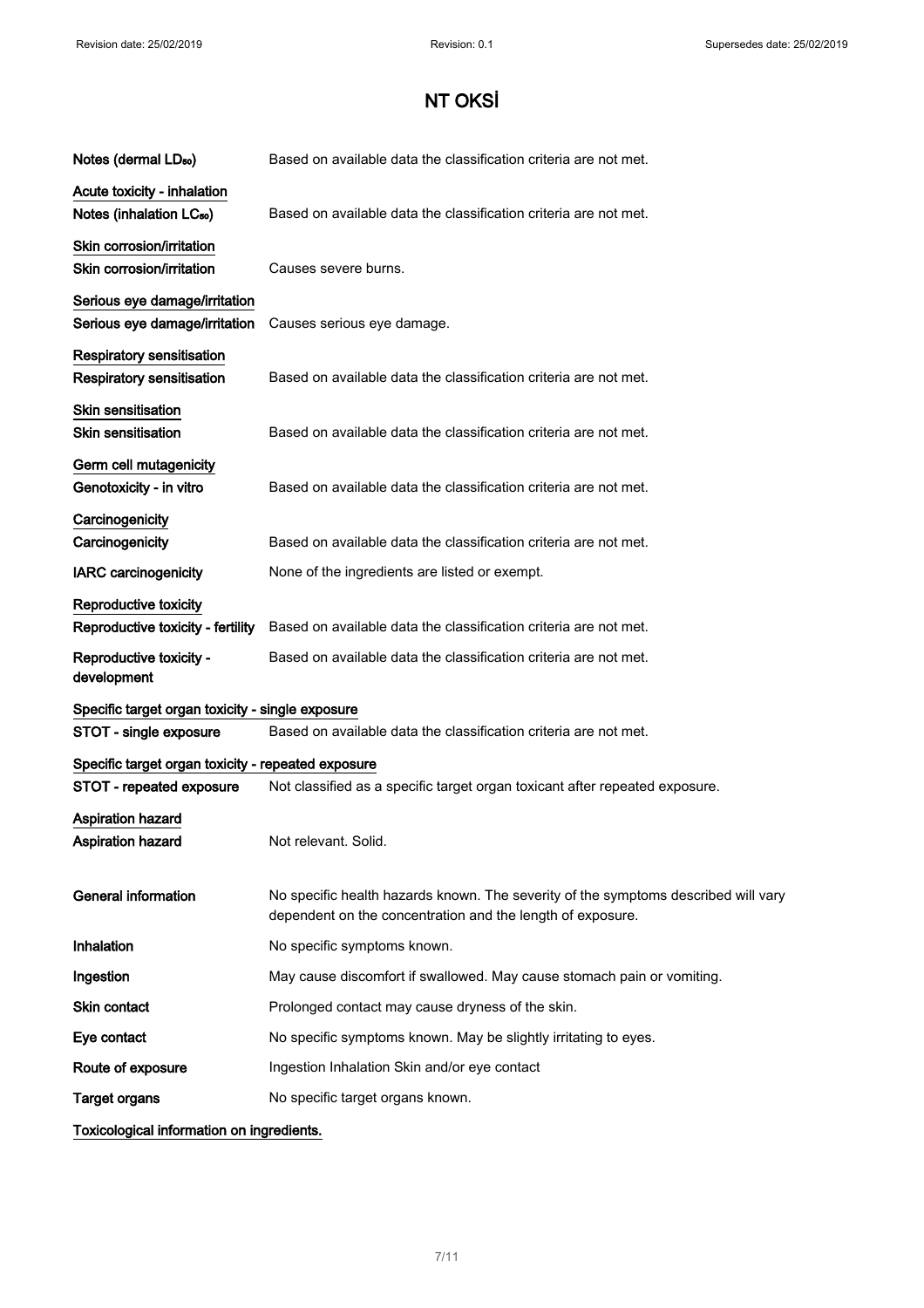### Potassium hydroxide

| Acute toxicity - oral                        | Potassium hydroxide                                                                                                                                                                                                                                                                                                                                                                                                           |  |
|----------------------------------------------|-------------------------------------------------------------------------------------------------------------------------------------------------------------------------------------------------------------------------------------------------------------------------------------------------------------------------------------------------------------------------------------------------------------------------------|--|
| ATE oral (mg/kg)                             | 500.0                                                                                                                                                                                                                                                                                                                                                                                                                         |  |
| <b>SECTION 12: Ecological information</b>    |                                                                                                                                                                                                                                                                                                                                                                                                                               |  |
| Ecotoxicity                                  | Not regarded as dangerous for the environment. However, large or frequent spills may have<br>hazardous effects on the environment.                                                                                                                                                                                                                                                                                            |  |
| 12.1. Toxicity                               |                                                                                                                                                                                                                                                                                                                                                                                                                               |  |
| <b>Toxicity</b>                              | Based on available data the classification criteria are not met.                                                                                                                                                                                                                                                                                                                                                              |  |
| 12.2. Persistence and degradability          |                                                                                                                                                                                                                                                                                                                                                                                                                               |  |
|                                              | Persistence and degradability The degradability of the product is not known.                                                                                                                                                                                                                                                                                                                                                  |  |
| 12.3. Bioaccumulative potential              |                                                                                                                                                                                                                                                                                                                                                                                                                               |  |
| <b>Bioaccumulative potential</b>             | No data available on bioaccumulation.                                                                                                                                                                                                                                                                                                                                                                                         |  |
| 12.4. Mobility in soil                       |                                                                                                                                                                                                                                                                                                                                                                                                                               |  |
| <b>Mobility</b>                              | No data available.                                                                                                                                                                                                                                                                                                                                                                                                            |  |
| 12.5. Results of PBT and vPvB assessment     |                                                                                                                                                                                                                                                                                                                                                                                                                               |  |
| <b>Results of PBT and vPvB</b><br>assessment | Substance is inorganic. Not relevant.                                                                                                                                                                                                                                                                                                                                                                                         |  |
| 12.6. Other adverse effects                  |                                                                                                                                                                                                                                                                                                                                                                                                                               |  |
| Other adverse effects                        | None known.                                                                                                                                                                                                                                                                                                                                                                                                                   |  |
| <b>SECTION 13: Disposal considerations</b>   |                                                                                                                                                                                                                                                                                                                                                                                                                               |  |
| 13.1. Waste treatment methods                |                                                                                                                                                                                                                                                                                                                                                                                                                               |  |
| <b>General information</b>                   | The generation of waste should be minimised or avoided wherever possible. Reuse or recycle<br>products wherever possible. This material and its container must be disposed of in a safe<br>way. Disposal of this product, process solutions, residues and by-products should at all times<br>comply with the requirements of environmental protection and waste disposal legislation and<br>any local authority requirements. |  |
| Disposal methods                             | Dispose of surplus products and those that cannot be recycled via a licensed waste disposal<br>contractor. Waste packaging should be collected for reuse or recycling. Incineration or landfill<br>should only be considered when recycling is not feasible. Waste should not be disposed of<br>untreated to the sewer unless fully compliant with the requirements of the local water<br>authority.                          |  |
| <b>Waste class</b>                           | 11 01 98* Other wastes containing dangerous substances.<br>15 01 10 *packaging containing residues of or contaminated by dangerous substances                                                                                                                                                                                                                                                                                 |  |
| <b>SECTION 14: Transport information</b>     |                                                                                                                                                                                                                                                                                                                                                                                                                               |  |
| 14.1. UN number                              |                                                                                                                                                                                                                                                                                                                                                                                                                               |  |
|                                              | 200/                                                                                                                                                                                                                                                                                                                                                                                                                          |  |

| UN No. (ADR/RID) | 3084 |
|------------------|------|
| UN No. (IMDG) UN | 3084 |
| No. (ICAO)       | 3084 |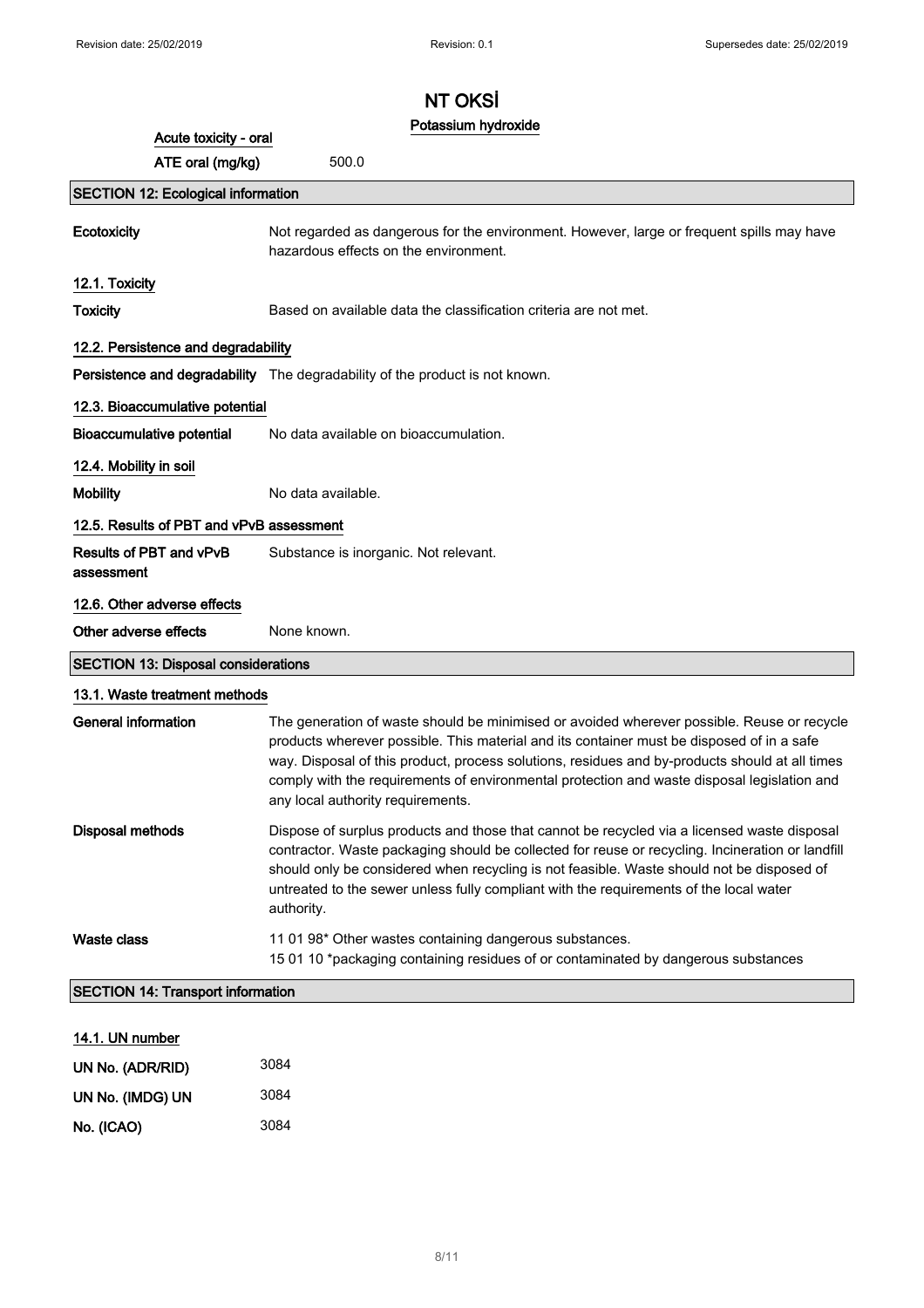#### 3084 UN No. (ADN)

### 14.2. UN proper shipping name

| Proper shipping name<br>(ADR/RID) | CORROSIVE SOLID, OXIDIZING, N.O.S. (CONTAINS Potassium hydroxide, Sodyum<br>hidroksit)                             |
|-----------------------------------|--------------------------------------------------------------------------------------------------------------------|
|                                   | Proper shipping name (IMDG) CORROSIVE SOLID, OXIDIZING, N.O.S. (CONTAINS Potassium hydroxide, Sodyum<br>hidroksit) |
| Proper shipping name (ICAO)       | CORROSIVE SOLID, OXIDIZING, N.O.S. (CONTAINS Potassium hydroxide, Sodyum<br>hidroksit)                             |
| Proper shipping name (ADN)        | CORROSIVE SOLID, OXIDIZING, N.O.S. (CONTAINS Potassium hydroxide, Sodyum<br>hidroksit)                             |

### 14.3. Transport hazard class(es) N.

| <b>ADR/RID class</b>           | 8               |
|--------------------------------|-----------------|
| <b>ADR/RID subsidiary risk</b> | 5.1             |
| ADR/RID classification code    | CO <sub>2</sub> |
| <b>ADR/RID label</b>           | 8               |
| <b>IMDG class</b>              | 8               |
| <b>IMDG subsidiary risk</b>    | 5.1             |
| ICAO class/division            | 8               |
| ICAO subsidiary risk           | 5.1             |
| <b>ADN class</b>               | 8               |
| ADN subsidiary risk            | 5.1             |

### Transport labels



| <u>14.4. Packing group</u> |  |
|----------------------------|--|
| ADR/RID packing group      |  |
| <b>IMDG packing group</b>  |  |
| ICAO packing group         |  |
| ADN packing group          |  |
|                            |  |

14.5. Environmental hazards

Environmentally hazardous substance/marine pollutant No.

### 14.6. Special precautions for user

Not applicable.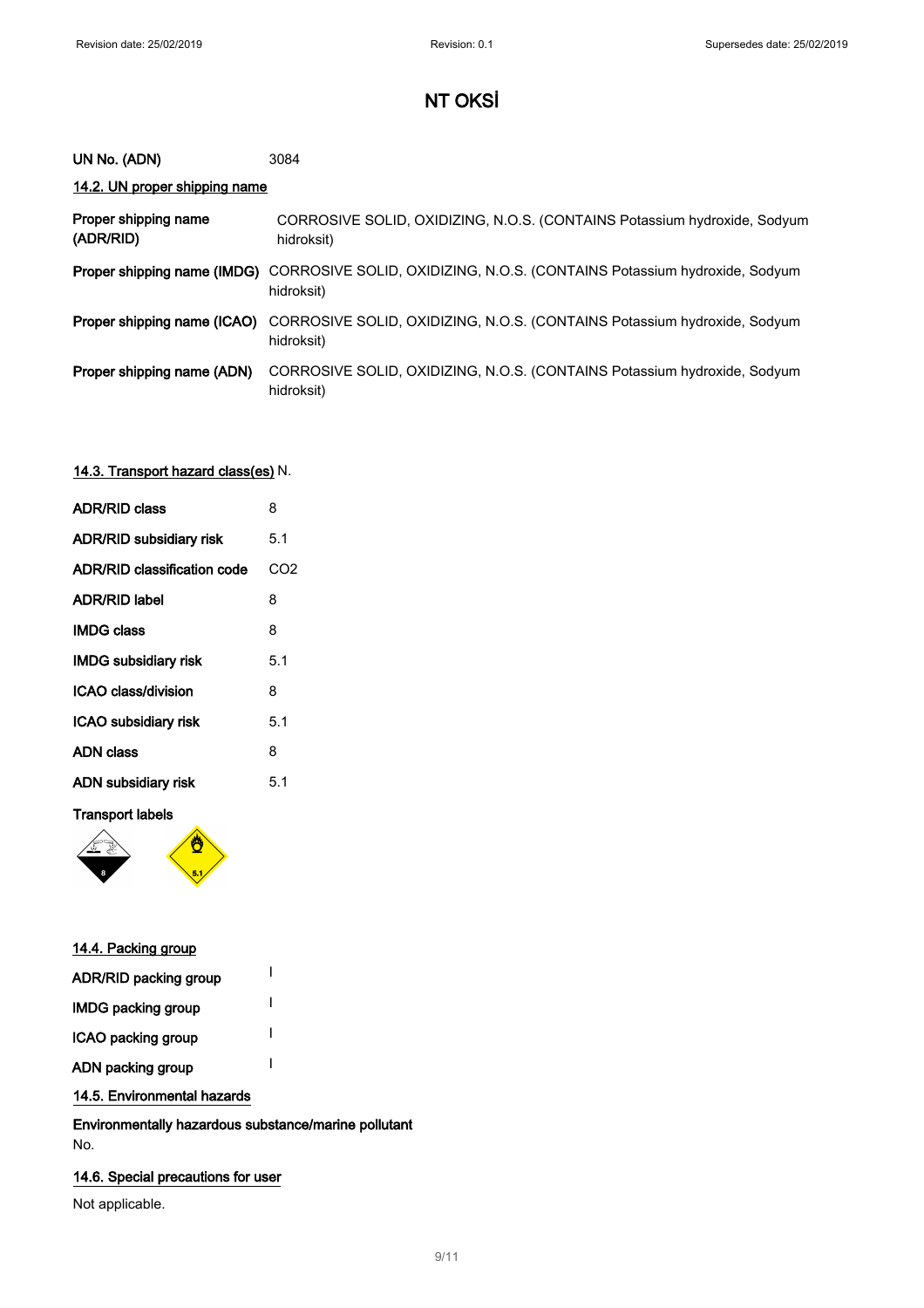| EmS                                                                      | $F-A. S-Q$ |
|--------------------------------------------------------------------------|------------|
| ADR transport category                                                   | 1          |
| <b>Emergency Action Code</b>                                             | 2W         |
| <b>Hazard Identification Number</b><br>(ADR/RID)                         | 885        |
| Tunnel restriction code                                                  | (E)        |
| 14.7. Transport in bulk according to Annex II of MARPOL and the IBC Code |            |

Transport in bulk according to Not applicable. Annex II of MARPOL 73/78 and the IBC Code

SECTION 15: Regulatory information

### 15.1. Safety, health and environmental regulations/legislation specific for the substance or mixture

| <b>National regulations</b> | Health and Safety at Work etc. Act 1974 (as amended).<br>The Carriage of Dangerous Goods and Use of Transportable Pressure Equipment<br>Regulations 2009 (SI 2009 No. 1348) (as amended) ["CDG 2009"].<br>EH40/2005 Workplace exposure limits.                           |
|-----------------------------|--------------------------------------------------------------------------------------------------------------------------------------------------------------------------------------------------------------------------------------------------------------------------|
| EU legislation              | Regulation (EC) No 1907/2006 of the European Parliament and of the Council of 18<br>December 2006 concerning the Registration, Evaluation, Authorisation and Restriction of<br>Chemicals (REACH) (as amended).<br>Commission Regulation (EU) No 2015/830 of 28 May 2015. |
|                             | Regulation (EC) No 1272/2008 of the European Parliament and of the Council of 16<br>December 2008 on classification, labelling and packaging of substances and mixtures (as<br>amended).                                                                                 |

#### 15.2. Chemical safety assessment

No chemical safety assessment has been carried out.

#### SECTION 16: Other information

| Abbreviations and acronyms<br>used in the safety data sheet | ADR: European Agreement concerning the International Carriage of Dangerous Goods by<br>Road.<br>ADN: European Agreement concerning the International Carriage of Dangerous Goods by<br>Inland Waterways.<br>RID: European Agreement concerning the International Carriage of Dangerous Goods by<br>Rail.<br>IATA: International Air Transport Association.<br>ICAO: Technical Instructions for the Safe Transport of Dangerous Goods by Air.<br>IMDG: International Maritime Dangerous Goods.<br>CAS: Chemical Abstracts Service.<br>ATE: Acute Toxicity Estimate.<br>$LC_{50}$ : Lethal Concentration to 50 % of a test population.<br>$LD_{50}$ : Lethal Dose to 50% of a test population (Median Lethal Dose).<br>EC <sub>50</sub> : 50% of maximal Effective Concentration.<br>PBT: Persistent. Bioaccumulative and Toxic substance. |
|-------------------------------------------------------------|------------------------------------------------------------------------------------------------------------------------------------------------------------------------------------------------------------------------------------------------------------------------------------------------------------------------------------------------------------------------------------------------------------------------------------------------------------------------------------------------------------------------------------------------------------------------------------------------------------------------------------------------------------------------------------------------------------------------------------------------------------------------------------------------------------------------------------------|
|                                                             | vPvB: Very Persistent and Very Bioaccumulative.                                                                                                                                                                                                                                                                                                                                                                                                                                                                                                                                                                                                                                                                                                                                                                                          |
| <b>Classification abbreviations</b><br>and acronyms         | Acute Tox. = Acute toxicity<br>Eye Irrit. $=$ Eye irritation<br>Skin Irrit. = Skin irritation<br>STOT SE = Specific target organ toxicity-single exposure                                                                                                                                                                                                                                                                                                                                                                                                                                                                                                                                                                                                                                                                                |